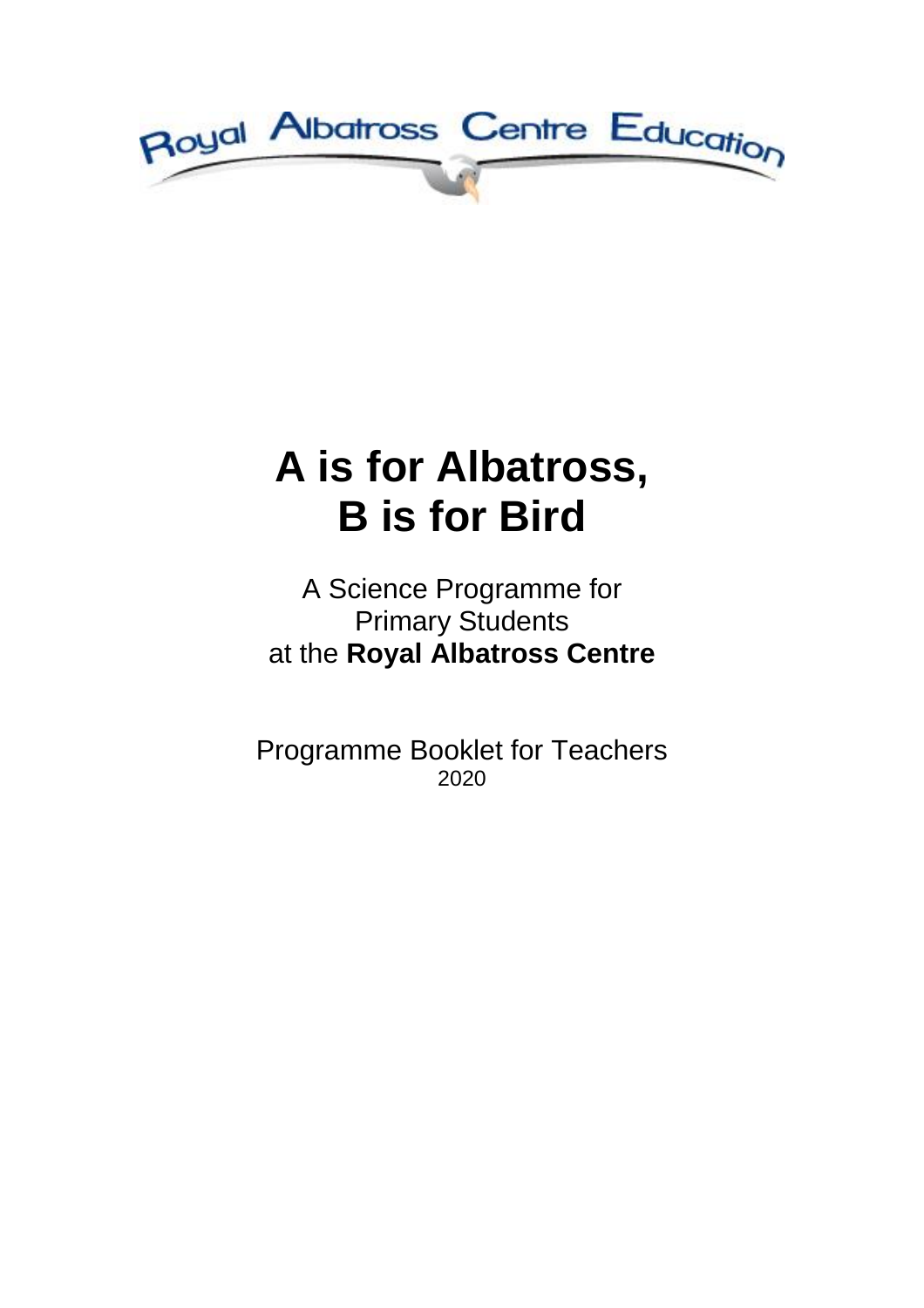## **Programme Overview**

**Objective:** To understand what makes a bird a bird and how the various birds at Taiaroa Head are both similar and different. To observe and identify different parts of the albatross and how these features aid survival. To observe and understand the changes which take place during the life of an albatross.

**Programme Description:** Discover what makes a bird a bird and how the Royal Albatross is adapted for life at sea. Investigate the lifecycle of the albatross and where they go when they leave Taiaroa Head. Find out what other birds live and breed on the headland. Experience how the wildlife rangers look after these birds.

Time: 1.5 hours Age Focus: Years 1-3<br>Cost: \$4/person Cost: \$4/person<br>Curriculum Links: Science (1

Science ( Level 1-2 - Living World)

## **Spend the day on Otago Peninsula**

#### **Trip on the Wild Side**

Make the most of your bus trip and journey through time on the Otago Peninsula. Investigate how natural and social events have shaped the Peninsula environment in the past and may shape it in the future.

#### **New Zealand Marine Studies Centre:**

There are a number of connecting programmes available at the NZ Marine Studies Centre. For programme details and bookings check out [www.marine.ac.nz](http://www.marine.ac.nz/)

### TAIAROA HEAD **Royal Albatross Cole** Location Travel Times (one way): Dunedin to the Royal Albatross Centre, Taiaroa Head 60 min. Dunedin to NZ Marine Studies Centre (Aquarium), Portobello 40 min. 30 min. Royal Albatross Centre to NZ Marine Studies Centre ≢ய⊙ DUNEDI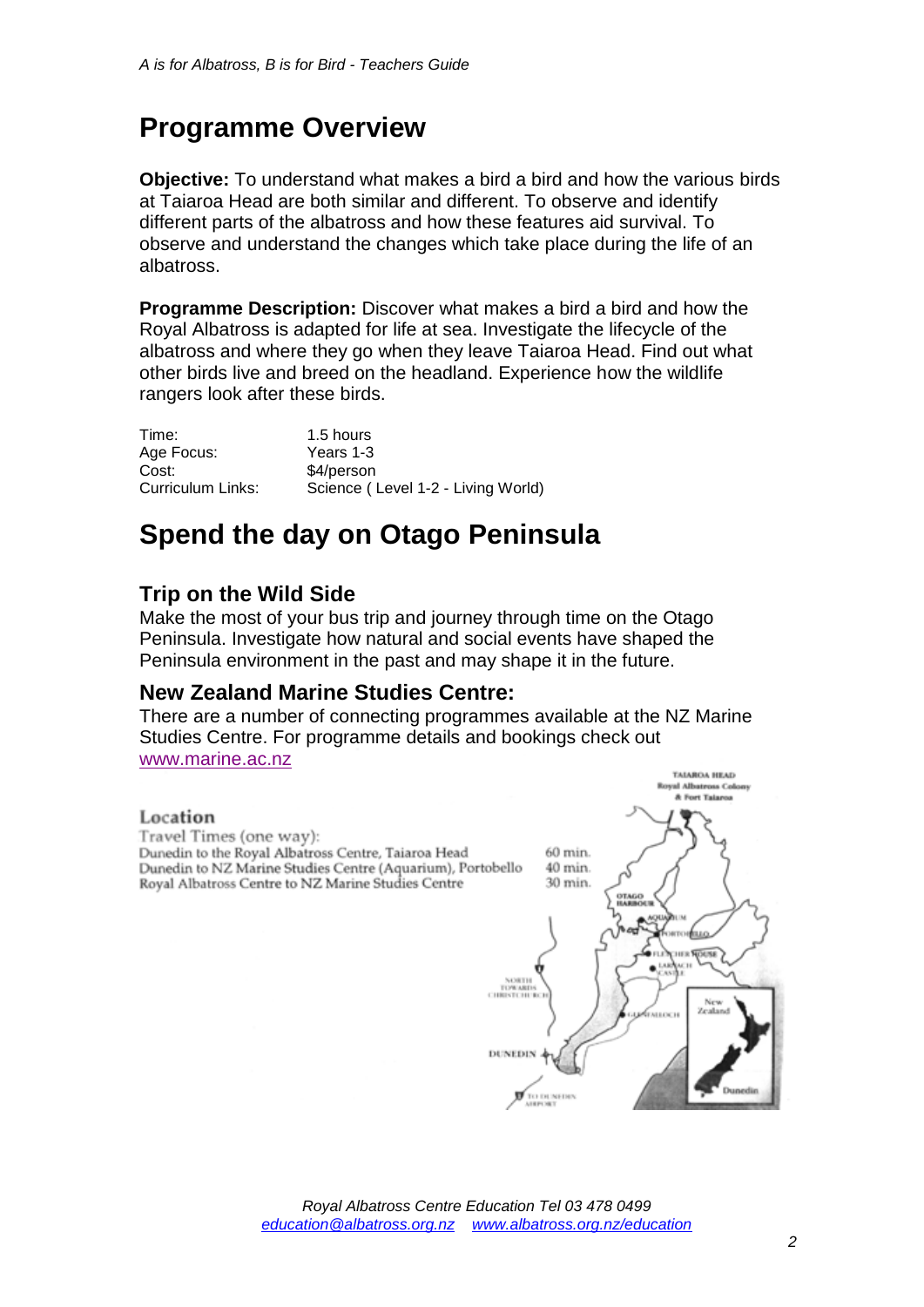## **Standard Programme Plan:**

| Time              | <b>Group A</b>                                                                                                                                                                                                                                                                                                                                                                                                                                |
|-------------------|-----------------------------------------------------------------------------------------------------------------------------------------------------------------------------------------------------------------------------------------------------------------------------------------------------------------------------------------------------------------------------------------------------------------------------------------------|
|                   | Arrive, meet guide at reception<br>please arrive 10 minutes early                                                                                                                                                                                                                                                                                                                                                                             |
| 0                 | Introductory Activity - Education Rm (30 min)<br>"Who Are You" - icebreaker game to look at what Albatross eat (optional)<br>Review programme plan and specific learning outcomes.<br>"Albatross Dress Up"- introduce features of birds and albatross.<br>$\overline{\phantom{a}}$<br>"Albatross Life Cycle" – review life stages throughout the year.                                                                                        |
| $30 \text{ min}$  | Wildlife Refuge - Richdale Observatory (30 min)<br>Observe birds and note identifying features.<br>Relate observations to breeding cycles.<br>Look for Albatross nests<br>Talk about how the rangers look after the albatross<br>Observe props (stoat, egg, preserved food etc.)<br>Count the number of different birds on headland (display board)<br>$\overline{a}$<br><b>Examine weighted Albatross Chicks</b><br>$\overline{\phantom{a}}$ |
| 1 <sub>hr</sub>   | <b>Education Room / Displays (30 min)</b><br>"Display Scavenger Hunt" - scavenger hunt in the interpretive display area<br>to learn more about the birds.<br>Wildlife of Taiaroa Head Puzzle<br>Albatross life-size puzzle<br>$\overline{\phantom{a}}$<br>Brainstorm - How to make and albatross happy                                                                                                                                        |
| 1.5 <sub>hr</sub> | <b>Depart</b>                                                                                                                                                                                                                                                                                                                                                                                                                                 |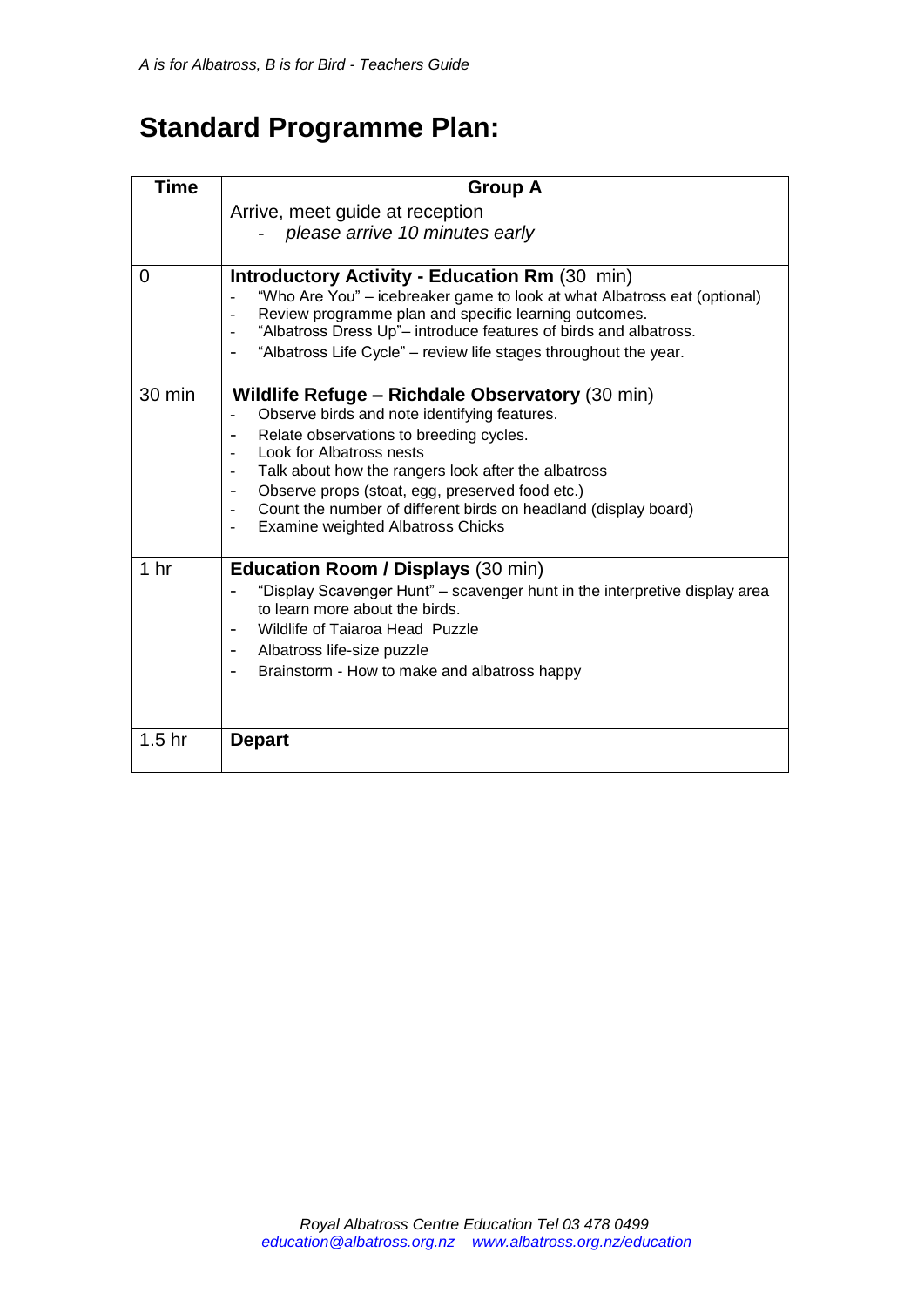| Curriculum Links and Planning Guide -<br><b>Science Achievement Objectives</b>                                                                                                                                                                                                                                                                                                                                                                                                                                                                                                                                                    | <b>Specific Learning Outcomes</b>                                                                                                                                                                                                                                                                                                                                                                                                                                                                                                                                                                                             | <b>Activities at the Royal</b><br><b>Albatross Centre</b>                                                                                                                                                                                                |
|-----------------------------------------------------------------------------------------------------------------------------------------------------------------------------------------------------------------------------------------------------------------------------------------------------------------------------------------------------------------------------------------------------------------------------------------------------------------------------------------------------------------------------------------------------------------------------------------------------------------------------------|-------------------------------------------------------------------------------------------------------------------------------------------------------------------------------------------------------------------------------------------------------------------------------------------------------------------------------------------------------------------------------------------------------------------------------------------------------------------------------------------------------------------------------------------------------------------------------------------------------------------------------|----------------------------------------------------------------------------------------------------------------------------------------------------------------------------------------------------------------------------------------------------------|
| <b>Nature of Science</b><br>Investigating in science:<br>(L1/2) Extend their experiences and personal<br>explanations of the natural world through<br>exploration, play, asking questions, and<br>discussing simple models.<br><b>Living World</b><br><b>Life Processes</b><br>L1/2 Recognise that all living things have<br>certain requirements so they can stay alive.<br><b>Ecology</b><br>L1/2 Recognise that living things are suited to<br>their particular habitat.<br><b>Evolution</b><br>L1/2<br>Recognise that there are lots of<br>different living things in the world and they can<br>be grouped in different ways. | Students will be able to:<br>Identify what makes a bird a bird and not a fish<br>etc.<br>Identify the differences and similarities between<br>shags and gulls and albatross.<br>Identify the different parts of a bird<br>Describe the different parts of an albatross and<br>their function and how these birds are suited for<br>life at sea<br>Describe the different stages in the life of an<br>albatross.<br>Describe the lifecycle of an albatross and how the<br>bird and its behaviour changes over time.<br>Understand why Albatross leave Taiaroa Head at<br>8 months of age and return at 5 years -<br>migration. | <b>Education Rm Activity</b><br><b>Observatory Visit</b><br>Albatross Dress-up<br>Albatross dress-up<br>Lifecycle display<br>Observatory visit<br>Lifecycle display<br>Observatory visit<br>Weighing of chicks<br>Lifecycle display<br>Observatory visit |
| <b>Social Studies Achievement</b><br><b>Objectives</b>                                                                                                                                                                                                                                                                                                                                                                                                                                                                                                                                                                            | <b>Specific Learning Outcomes</b>                                                                                                                                                                                                                                                                                                                                                                                                                                                                                                                                                                                             | <b>Activities at the Royal</b><br><b>Albatross Centre</b>                                                                                                                                                                                                |
| L1 Understand that people have different<br>roles and responsibilities as part of their<br>participation in groups.                                                                                                                                                                                                                                                                                                                                                                                                                                                                                                               | Understand some of the things that the DoC ranges<br>$\circ$<br>do to look after the albatross.                                                                                                                                                                                                                                                                                                                                                                                                                                                                                                                               | Observatory visit<br>$\circ$                                                                                                                                                                                                                             |

Other Curriculum Areas: English, Arts, Maths, Social Studies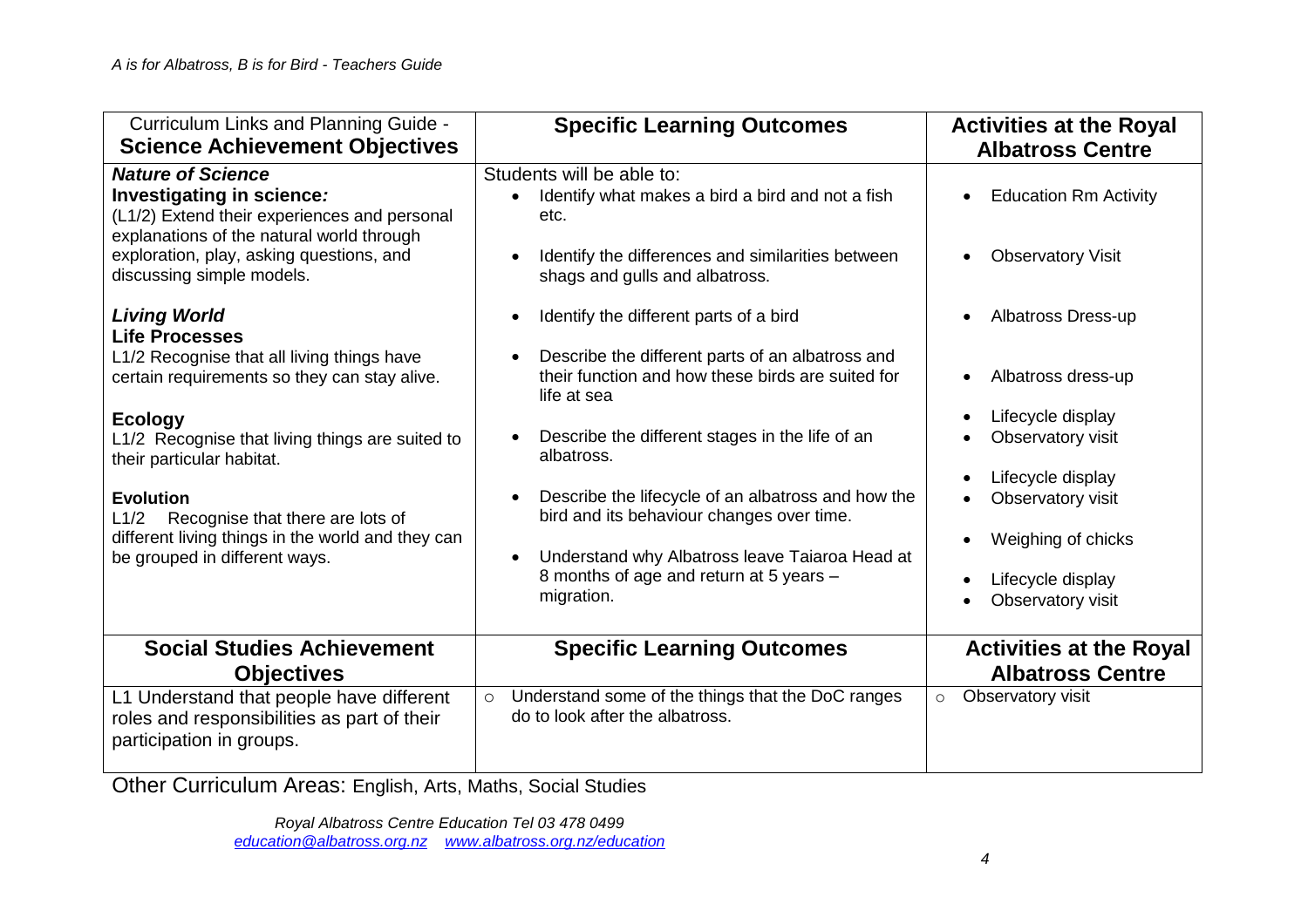*A is for Albatross, B is for Bird - Teachers Guide*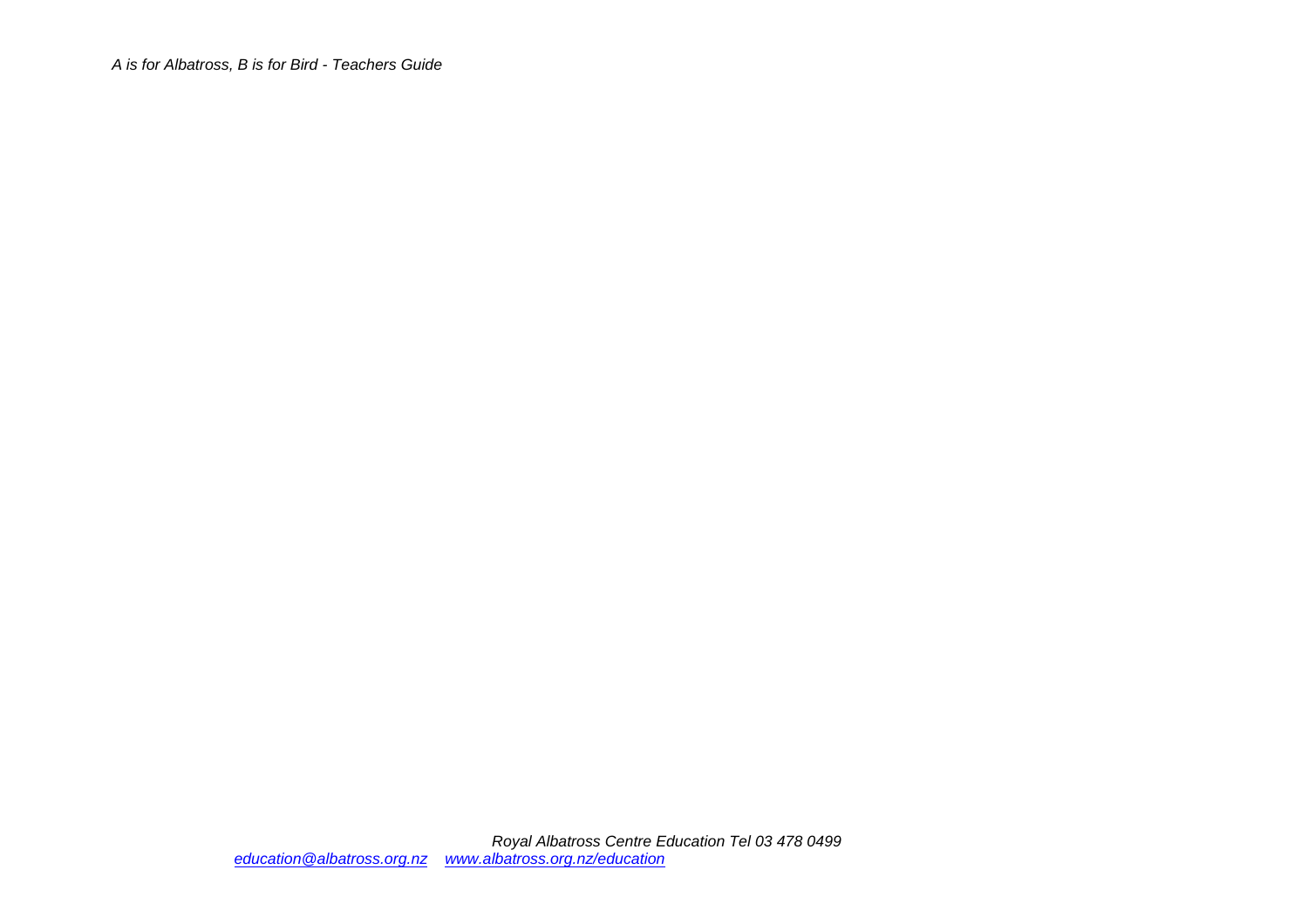## **Tour Guidelines**

#### **1. Supervisors**

- Ratio of 1 adult to 8 students is required for primary level.
- Role of supervisors is to:
	- ensure that the students act in a responsible manner.
	- assist the students with the activities.
	- keep the noise level down and the group together.

#### **2. Dress warmly**

It is always windy and cold at Taiaroa Head.

#### **3. Arrive 10 Minutes Early**

- If you are late, the time of your visit may be cut short as the observatory time is fixed and other tours are scheduled immediately after yours.
- Please allow time for a toilet break before the programme begins.

#### **4. Group Size**

- Please note only 25 people are allowed in the observatory at once.
- Please organise your students and adult helpers into groups of 25 or less before arrival.

#### **5. Programme Length**

- The programme is 1.5 hours long (includes 15-30 minutes in the Richdale Observatory).
- Please plan to have morning or afternoon tea before or after the programme (not during).

#### **6. Lunch Areas**

- Areas suitable for lunch include:
	- Pilots Beach, just below the head land, is a great place to view fur seals but please do not approach or disturb them.
	- grassy area to the east of the Royal Albatross Centre.
	- Education Room maybe available if the weather is wet (please check availability with Royal Albatross Centre staff in advance).

#### **7. Shop and Cafeteria**

Please keep children out of these areas unless they are planning to make a purchase.

#### **8. No Smoking**

To reduce the fire risk to the colony, smoking is not permitted.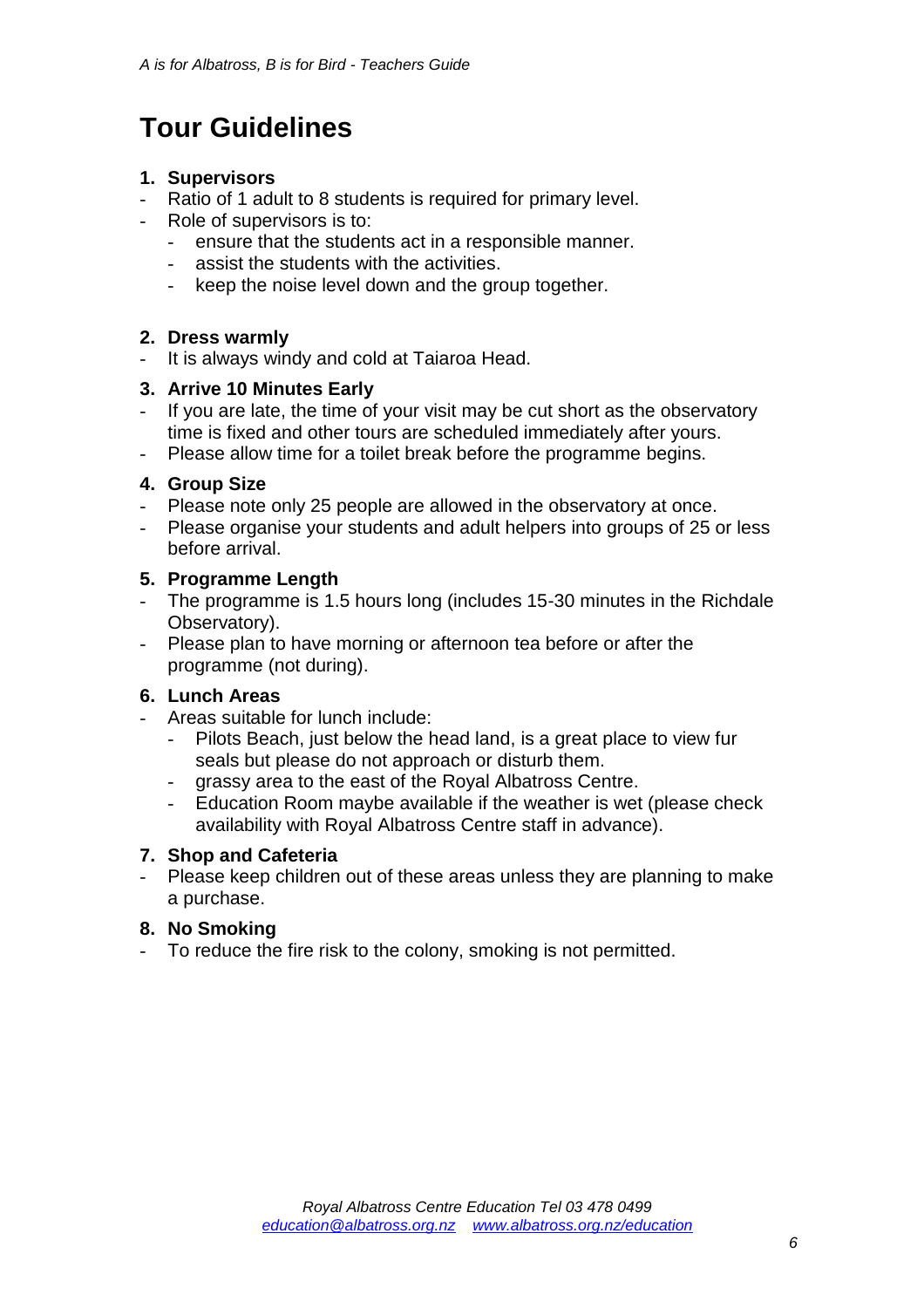## **Pre-trip Preparation**

In order to ensure that students get the most out of the programme we suggest that some pre- and post-trip work is done in the classroom prior to the visit to the Royal Albatross Centre.

#### **1. RAMS (Risk Assessment Management)**

Review guidelines on the web site and review with trip supervisors. **<https://albatross.org.nz/education/educational-resources/>**

#### **2. Pre-trip Activities**

Use the activities on the web site and the resources listed to introduce the students to albatross and the Taiaroa headland.

#### **3. Background Information**

Review the information provided in this booklet. Further information about albatross and the Taiaroa Headland site can be found on the web site and in the reference list

#### **4. Tour Guidelines**

Please review the Tour Guidelines with your students and adult supervisors prior to the trip to the Royal Albatross Centre.

#### **5. Teacher-led activities at Taiaroa Head**

Extend your visit to Taiaroa Head by exploring the headland. Simple identification guides will help you find other species of birds and mammals that use the headland. Laminated copies of activity sheets are available from the Royal Albatross Centre.

#### **6. New Zealand Marine Studies Centre**

Combine at the Royal Albatross Centre programme with a visit to the NZ Marine Studies Centre. Spend the morning at the NZMSC and the afternoon with the Albatross or vice versa. The programmes are complementary and together create a unique learning experience for your class.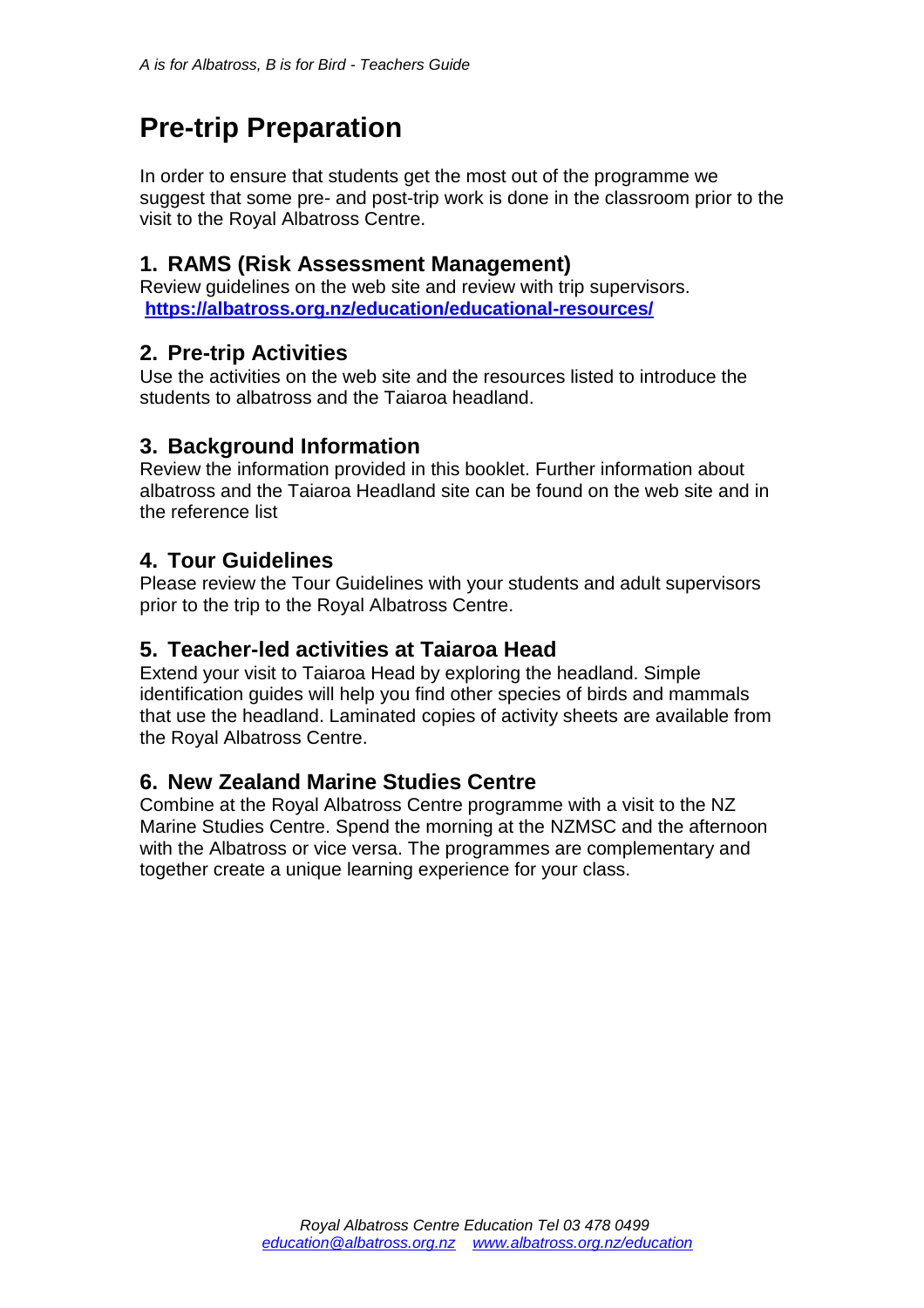### **Resources**

#### **Royal Albatross Centre Activity Sheets**

**(download from [https://albatross.org.nz/education/educational](https://albatross.org.nz/education/educational-resources/)[resources/](https://albatross.org.nz/education/educational-resources/)**

#### **PRIMARY**

#### **"Getting to know the Royal Albatross" Pre and Post Trip Activity**

This activity can be done individually, in groups or as a class activity. We suggest you do it prior to the visit and then ask children to use a different colour pen to change or add to their answers after the visit. This could be used for assessment. Please send examples of the students work to the Royal Albatross Centre.

#### **A is for Albatross, B is for Bird Word Puzzle**

Find words related to birds for every letter of the alphabet.

#### **Albatross and Seabird Observation Sheet**

Record your observations and compare Albatross with shags and gulls.

#### **Create your own Albatross Mask**

Colour template to construct an albatross face mask with bill.

#### **Food Chain Card Game - "Gulp and Swallow"**

This card game illustrates local food chains and where albatross fit in. And excellent resource for both the Royal Albatross Programme and the NZ Marine Studies Centre programme.

#### **Albatross Conservation Cartoon Story - "Yawn the Albatross"**

This cartoon has information about the life of an albatross and how our fishing activities are affecting these birds.

#### **Environmental Action Planner - "Tracking our Trash"**

This action planner for Teachers gives an example of how students can make the vision to reduce the amount of rubbish going into the sea a reality.

#### **Marine Rubbish Activity - "Tracking our Trash"**

This activity takes students a few steps beyond just picking up trash from the local beach. By identifying the type of rubbish they can look at the source, harm rating on wildlife and find out how long it will take to break down in the ocean.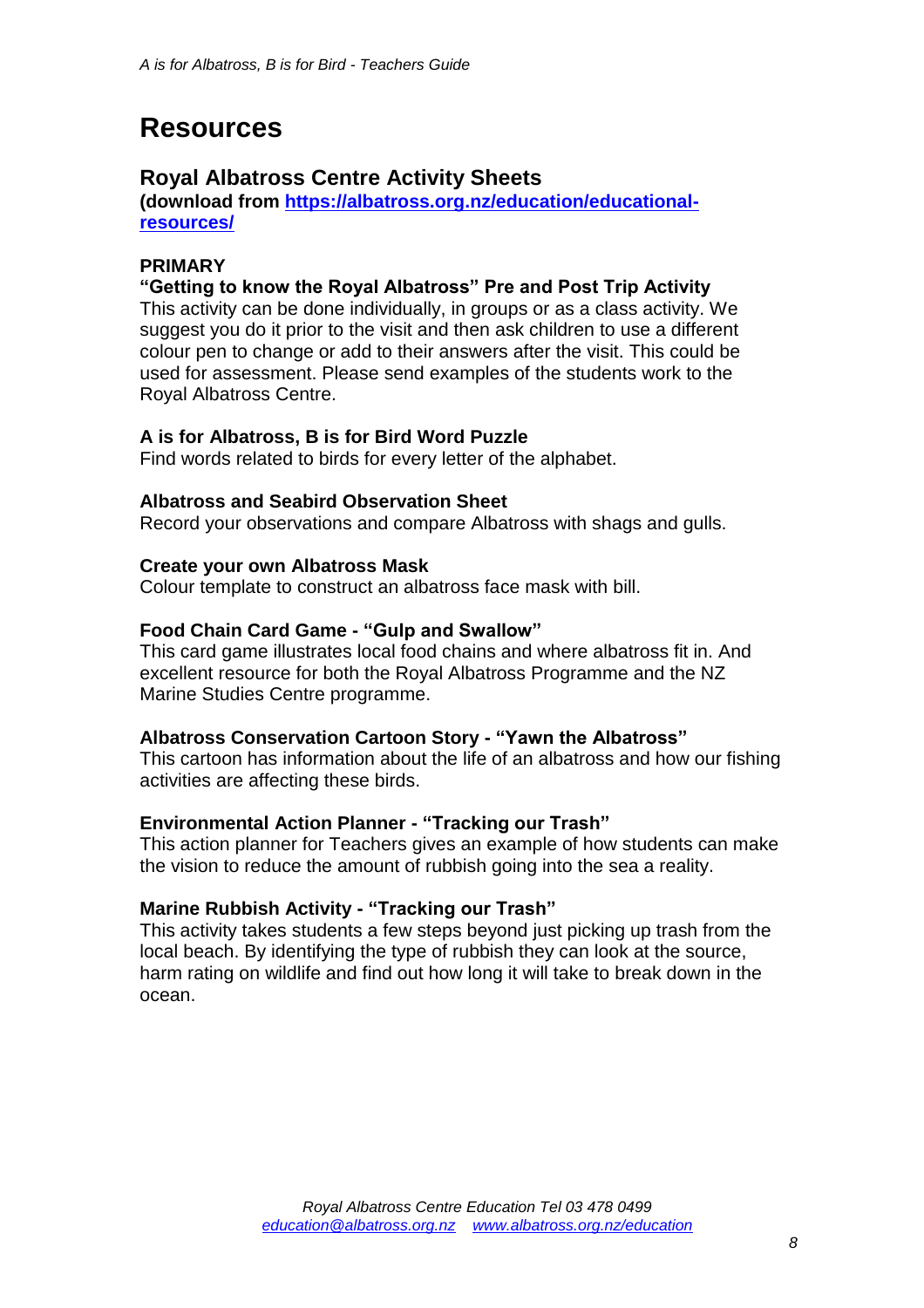#### **ALL LEVELS Seabird Solutions Facts Sheets and Lesson Plans**

Information about seabirds and conservation issues.

#### **Wildlife Viewing Guide**

Wildlife viewing activity guide for teachers.

#### **Wildlife Information Guide**

Species to look for at Taiaroa Head and information.

#### **English Activity – "Poems about Albatross"**

Encourage students to write about the flight observed in a creative way.

#### **Problem with Plastic**

Information on how our plastic rubbish is affecting wildlife in dramatic ways.